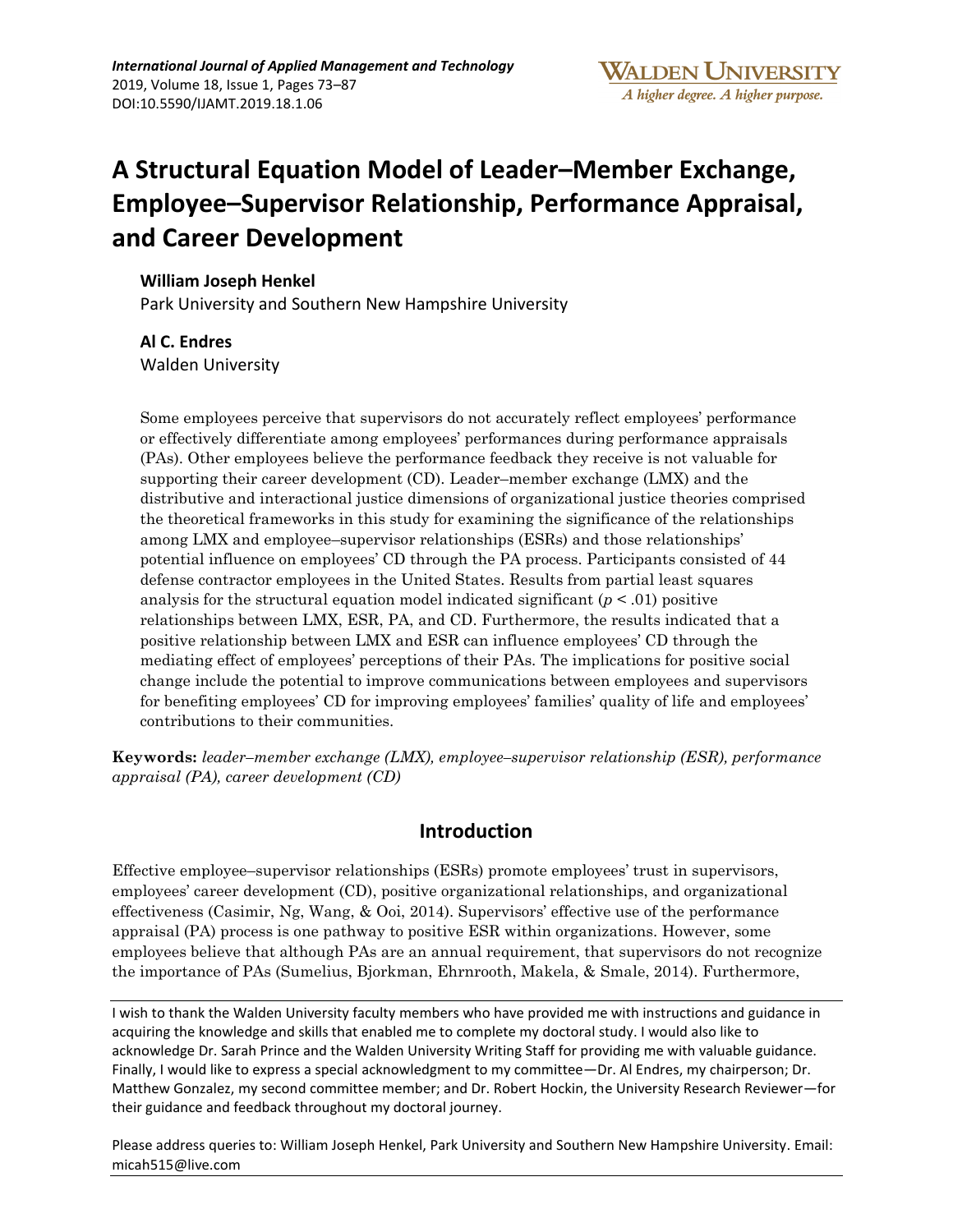Dusterhoff, Cunningham, and MacGregor (2014) concluded that some managers and researchers believe that PAs are of little or no importance because of the interpersonal relationships involved. Also, some employees consider PAs to be valueless because they believe their supervisors focus on completing PAs rather than ensuring the accuracy of the evaluations (Sumelius et al., 2014).

Supervisors can promote positive interaction and trust with employees through using effective communication to affect high-level LMX and ESR and, through the PA process, assist employees with CD (Casimir et al., 2014). However, the 2015 Federal Employee Viewpoint Survey results indicated that federal employees believe that their supervisors do not understand the relationship between LMX and ESR on employees' CD through the PA process (U.S. Office of Personnel Management, 2015).

#### **Purpose Statement**

The purpose of this quantitative correlation study was to examine the extent and nature of the influence of the relationship between LMX and ESR on defense contractors' employees' CD through the mediating effect of employees' perceived efficacy of the PA process. Findings from this study could motivate supervisors to increase positive LMX and ESR to facilitate employees' CD and increase organizational performance by increasing employee satisfaction and performance. Supervisors could also improve PA processes to enhance employees' technical and leadership skills to accelerate employees' CD.

#### **Research Question**

The structural equation model (SEM) in Figure 1 reflects the principal research question: To what extent does the relationship between LMX and ESR influence employees' CD through the mediating effect of employees' perceived efficacy of the PA process? As portrayed in Figure 1, the model reflects a direct pathway between (a) the independent exogenous formative variable LMX and ESR, (b) the independent variables LMX and ESR and the dependent endogenous reflective variable PA, and (c) the dependent variable PA and the dependent endogenous reflective variable CD. Furthermore, as depicted in Figure 1 and discussed throughout the article, the model reflects the estimated path coefficients (for  $p < .05$ ) and the estimated coefficients of determination  $(R^2)$  for PA and CD.

#### **Hypotheses**

- *Hypothesis 10:* There is no significant relationship between LMX and ESR.
- *Hypothesis 1a:* There is a significant relationship between LMX and ESR.
- *Hypothesis 20:* There is no significant relationship between LMX and ESR that influences employees' perceived efficacy of the PA process.
- *Hypothesis 2a:* There is a significant relationship between LMX and ESR that influences employees' perceived efficacy of the PA process.
- *Hypothesis 30:* There is no significant relationship between LMX and ESR that influences employees' CD through the mediating effect of employees' perceived efficacy of the PA process.
- *Hypothesis 3a:* There is a significant relationship between LMX and ESR that influences employees' CD through the mediating effect of employees' perceived efficacy of the PA process.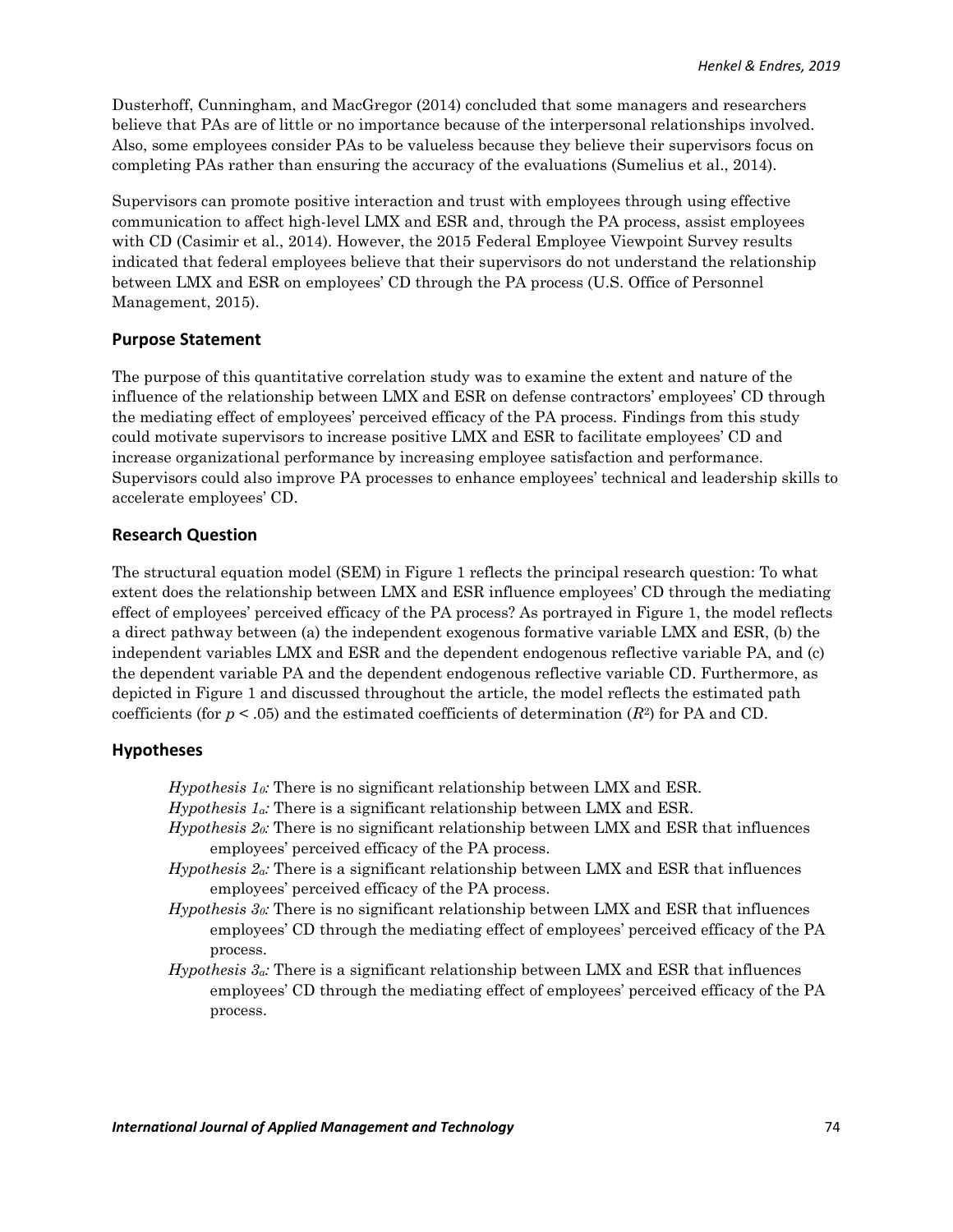

**Figure 1.** *A structural equation model of leader–member exchange (LMX), employee–supervisor relationship (ESR), performance appraisal (PA), and career development (CD).*  $* p < .05. ** p < .01.*** p < .001.$ 

#### **Operational Definitions**

The following definitions are for the key terms in the study.

- *Career development (CD):* CD is the integration of employees' career planning with the organization's career management program for developing employees' long-term career within the organization (Lo, Lin, Tung-Hsing, & Tu, 2014).
- *Employee–supervisor relationship (ESR):* ESR is the relationship that supervisors develop with their employees to promote (a) employees' trust in supervisors, (b) employees' CD, (c) positive organizational relationships, and (d) organizational effectiveness (Casimir et al., 2014).
- *Identification issues:* Hair, Ringle, and Sarstedt (2011) used this term to explain the limitations of using covariance-based SEM to identify either prediction objectives or causal effects of latent variables.
- *Leader–member exchange (LMX):* LMX is the measure of employees' perceptions of their relationships with their supervisors as articulated through (a) trust, (b) respect, (c) competence, (d) commitment, and (e) professionalism (Graen & Uhl-Bien, 1995).
- *Performance appraisal (PA):* Researchers defined PA as the process that supervisors use to mentor and develop employees to increase employees' value as an organizational asset and create value for the organization (Tsai, Tsai, & Chang, 2013; Wei, 2015).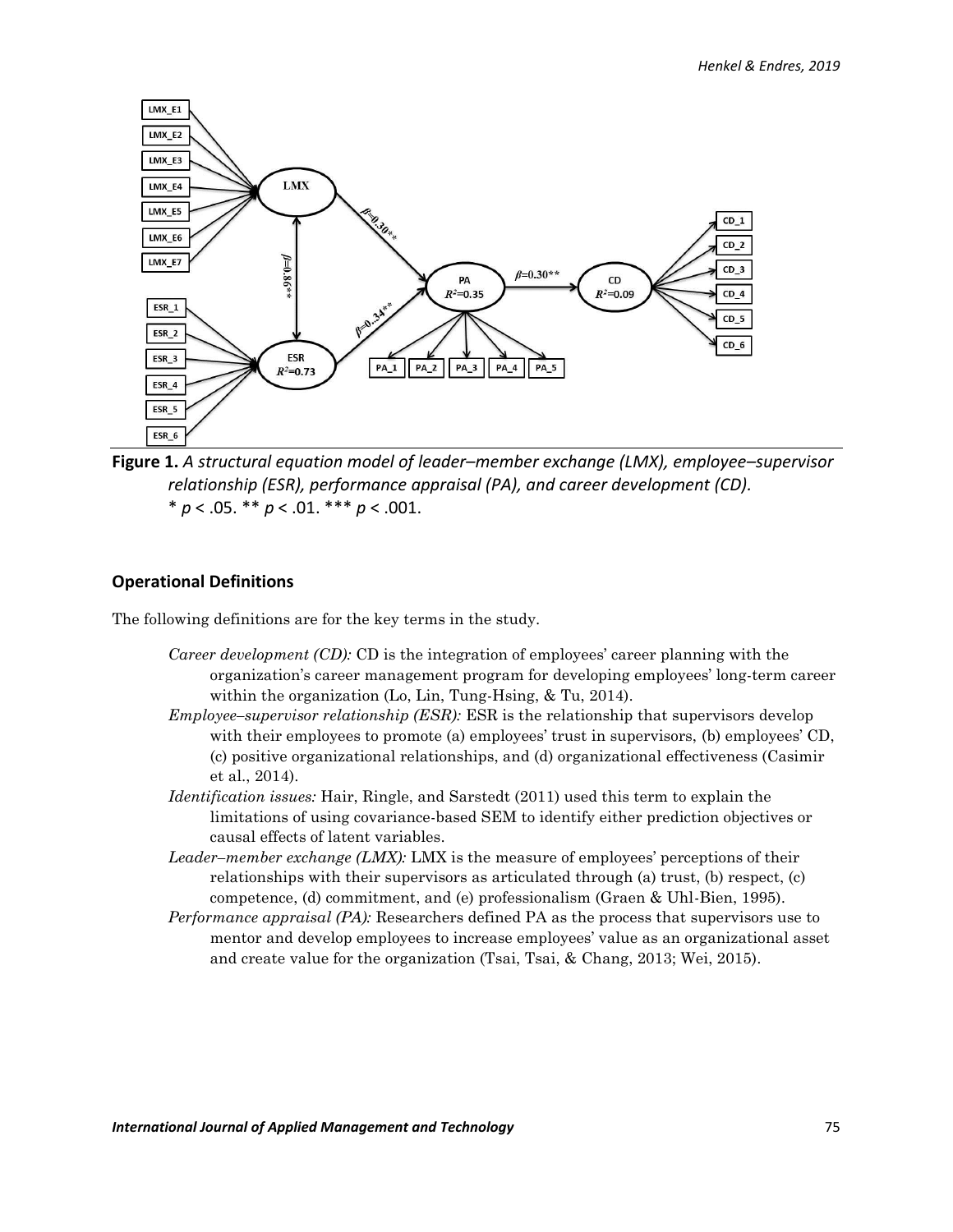# **A Review of the Professional and Academic Literature**

Managers encourage supervisors to develop positive working relationships with their employees through LMX (Casimir et al., 2014). Positive interactions between employees and supervisors develop ESR through increasing employees' trust in supervisors, enhancing employees' CD, promoting positive organizational relationships, and enhancing organizational effectiveness (Casimir et al., 2014).

### **Leader–Member Exchange**

Researchers have identified trust, respect, obligation, competence, and commitment as key LMX dimensions (Dulebohn, Bommer, Liden, Brouer, & Ferris, 2012; Graen & Uhl-Bien, 1995). Dysvik, Buch, and Kuvaas (2015) noted that trust between employees and supervisors is the basis for high levels of social and economic LMX and, therefore, is paramount for knowledge sharing between employees and supervisors. Furthermore, employees who share high LMX with their supervisors develop high ESR through trust and respect. High-LMX enhances high ESR through trust and selfefficacy, thereby influencing employees' service performances, increasing trust, encouraging ethical behavior, increasing mutual respect, and developing high ESR (Fein, Tziner, Lusky, & Palachy, 2013; Tandon & Ahmen, 2015).

Researchers noted that supervisors base their relationships with their employees on the employees' competence and commitment (Dulebohn et al., 2012). Furthermore, supervisors use competence as a measure when conducting PAs and allocating training resources to enhance employees' CD. Dulebohn et al. also noted that high LMX and supervisors' support increases employees' competence. Furthermore, Fisk and Friesen (2012) postulated that high-level LMX and ESR between employees and supervisors increased employees' perceptions of supervisors' commitment and competence, thereby increasing employees' job satisfaction.

### **Employee–Supervisor Relationship**

There are six ESR dimensions (communications, fairness, feedback, civility, justice and equity, and honesty) that influence employees' perceptions of their supervisors' character during the execution of organizational procedures (Moorman, 1991). Moorman claimed that to develop trust and fairness in the relationship, supervisors should communicate effectively with their employees. They should not only stress the importance of fairness to their employees but also exhibit fairness in their behavior. Byrne, Pitts, Wilson, & Steiner (2012) noted that employees' perceptions of supervisors' interpersonal and informational justice (fairness) during the PA process increased their trust in supervisors. Furthermore, Byrne et al. identified that the two dimensions of interactional justice (interpersonal and informational) are drivers of employees' trust in their supervisors.

Moorman (1991) postulated that supervisors could promote a positive relationship with their employees by communicating effectively and providing employees with objective feedback. Gumusluoglu, Karakitapoglu-Aygun, and Hirst (2013) noted that supervisors who treat employees as individuals by providing feedback with dignity, respect, kindness, honesty, and genuine concern for employees' opinions can increase the levels of LMX and ESR.

Kong (2013) observed that supervisors who are supportive and civil can influence employees' perceptions of their work environment and increase ESR. Also, Moorman (1991) concluded that supervisors promote ESR by showing concern for employees' rights by demonstrating justice and equality in the relationship. Furthermore, Kacmar, Carlson, and Harris (2013) concluded that there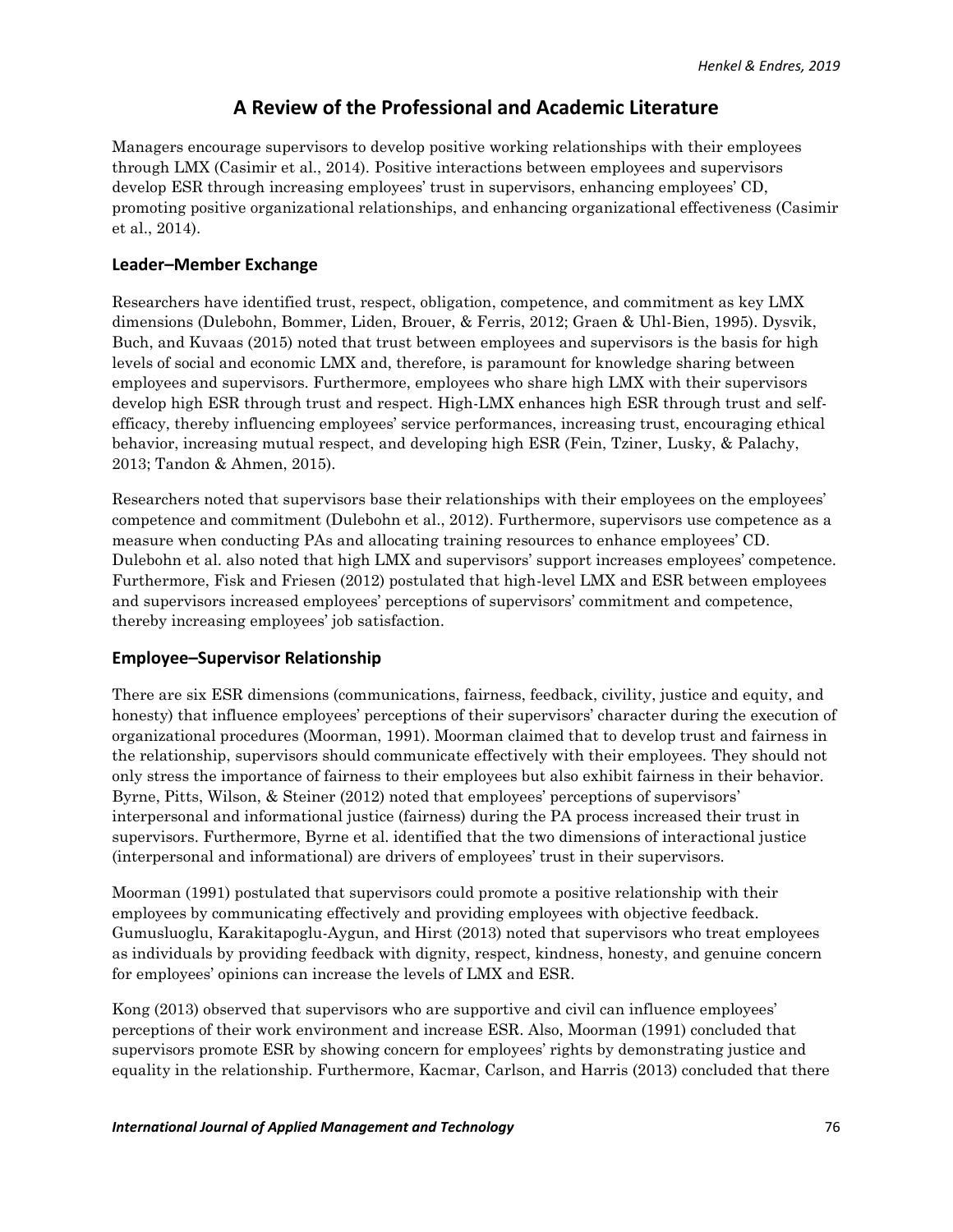is an increase in high ESR when employees perceive that their supervisors exhibit high ethical and honest leadership traits.

# **Performance Appraisal**

Waldman (1997) identified five dimensions of employees' perceptions of their organization's PA program: assessment accuracy, rating fairness, performance improvement, CD, and satisfaction in their organization's PA system. Krats and Brown's (2013) findings indicated that PA accuracy partially mediates employees' job satisfaction and organizational commitment, and organizational leadership should periodically evaluate their organization's PA process to ensure that employees are receiving fair and accurate appraisals. In addition, Sumelius et al. (2014) postulated that employees' perceptions of PA fairness affect employees' organizational commitment and that numerous stimuli affect employees' perceptions of their organizations' PA processes, such as job satisfaction, organizational commitment, turnover intentions, and trust in supervisors.

Harrington and Lee (2015) noted the positive relationships between employees' perceptions of PA fairness and LMX. Raemdonck and Strijbos (2013) proposed that if employees perceived that their supervisors' PA ratings were fair and their supervisors' feedback focused on the specificity of their performances, areas for improvement, and CD, employees would have a positive view of their supervisors' ratings and feedback. Karkoulian, Assaker, and Hallak (2016) postulated that supervisors' goals for conducting employees' PAs should provide employees with feedback to increase their performance and organizational commitment to facilitate the accomplishment of organizational goals. Also, Waldman (1997) stated that effective supervisors use PAs not only to gather information on employees' performance but also to evaluate employees' CD goals. Lopes, Sarraguca, Lopes, and Duarte (2015) noted that employees' perceptions of supervisors' trust during the PA process increased employees' perceptions of the fairness and efficacy of their organizations' PA systems. Furthermore, Culberston, Henning, and Payne (2013) believed that positive feedback, during the PA process, should lead to employees' satisfaction with the PA results, and positive PA feedback is positively related to PA satisfaction.

# **Career Development**

Employees' level of organizational commitment increases once the employees believe that their leadership is genuinely concerned about their career advancement (Bravo, Seibert, Kraimer, Wayne, & Liden, 2015). Also, Kraimer, Seibert, Wayne, Liden, and Bravo (2011) suggested that when employees experience high levels of organizational support for professional development, employees' organizational commitment increases. Furthermore, Bednall, Sanders, and Runhaar (2014) concluded that both employees and the organization benefit from leaders' CD planning.

Kraimer et al. (2011) stressed that employees participating in organizational training, positive LMX and professional mentoring are more likely to perceive that their organizational leaders support employees' CD opportunities. Furthermore, Kim, Kang, Lee, and McLean (2016) noted that employees who experienced high CD opportunities in their organization also possessed high organizational commitment. Kraimer et al. concluded that employees who perceived that their organizational leaders supported CD were more likely to achieve individual goals. Correspondingly, Dill, Morgan, and Weiner (2014) postulated that when supervisors support employees' CD, employees' perceptions of career goal achievement are higher and their job satisfaction is higher. Furthermore, Seibert, Kraimer, Holtom, and Pierotti (2013) determined that career goals, career planning, and career satisfaction influenced employees to further their education.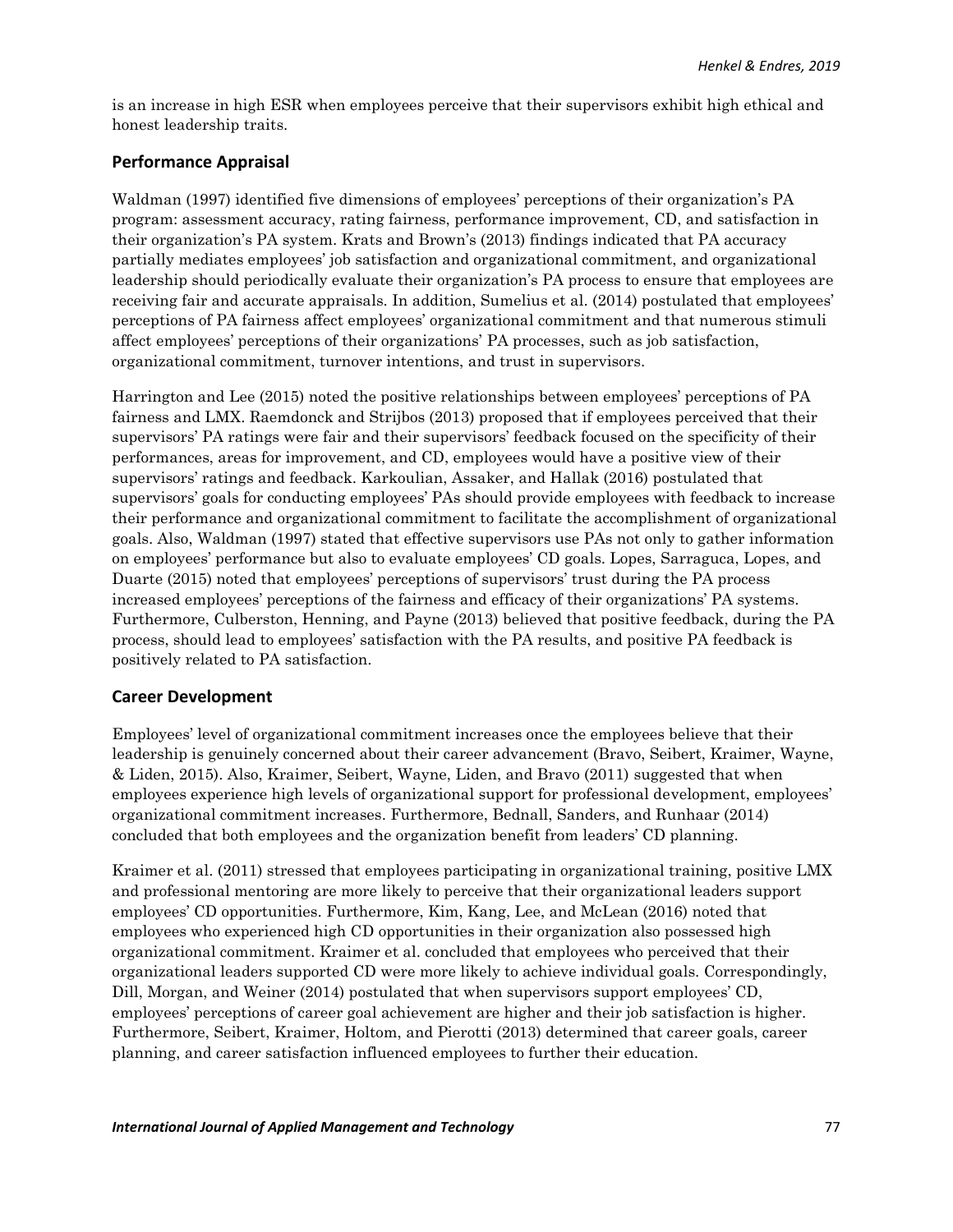# **Methodology**

The quantitative methodology and a cross-sectional correlational design were the means for examining the extent and nature of the relationship among LMX, ESR, PA, and CD via SEM. Using SEM enabled determining all relational pathways within the model simultaneously (Lowry & Gaskin, 2014). The decision to use partial least squares structural equation modeling (PLS-SEM) resulted from the need to examine the significance and nature of the relationship between the independent variables (LMX and ESR) and the dependent variables (PA and CD). Furthermore, using PLS-SEM minimizes residual variance, is more robust with fewer identification issues, works well with small and large samples, and incorporates multidimensional (formative and reflective) constructs (Hair et al., 2011). Previous researchers have described PLS-SEM as a "soft" modeling technique that lessens demands on measurement scales, sample sizes, and residual distributions (Henseler & Sarstedt, 2013).

#### **Population and Sampling**

The population for this study comprised employees from seven defense contractor companies employed at military installations in the United States. The survey samples consist of 44 validated surveys from 100 distributed surveys. Samples from employees reflected participants who had received PAs within the past year.

Researchers have noted that PLS-SEM is robust and works well with small sample sizes and that there is no preferred standard sample size calculator to estimate minimum sample sizes for PLS-SEM (Hair, Hult, Ringle, & Sarstedt, 2014; Kock & Hadaya, 2018). The chosen sample size analysis used researchers' (Adachi & Willoughby, 2015; Field, 2014; Fritz, Cox, & MacKinnon, 2015; Sham & Purcell, 2014) recommendations for employing a statistical power level of .80, an anticipated effect size of .15, and a probability alpha value of .01 for the model's four latent variables and 24 observed variables.

Because the study included three sets of research questions and null hypotheses, Cohen's (1992) guidelines provided the justification for using  $\alpha = .01$  for studies testing multiple null hypotheses. Therefore, employing Cohen's recommendation to use a minimum expected *R*<sup>2</sup> value of .50, from Exhibit 1.7: Minimum  $R^2$  Calculation Table in Hair et al.'s (2014) book, we calculated the minimum sample size using both  $\alpha$ s of .01 and .05. Our result for the sample size calculation results using a minimum  $R^2$  value of .50 and an  $\alpha$  of .01 was 47 samples, and the result for an  $\alpha$  of .05 was 33 samples. In further support of the adequacy of the survey's response rate of 44 participants, the a priori minimum sample size estimated from Kock and Hadaya's (2018) inverse square root formula for the average path coefficient size of the four estimated path coefficient results (.43) was 34 samples. Furthermore, the results of using Kock's (2017) recommended WarpPLS 5.0 data analysis yielded *p* < .01 for each structural path in the model.

#### **Data Collection Instruments**

The business problem was examined through using four survey instruments to determine if (and how) the relationship between LMX and ESR could influence employees' perceived efficacy of the PA for guiding employees' CD. The four survey instruments employed for measuring the relationships between LMX, ESR, PA, and CD were (a) Graen and Uhl-Bien's (1995) seven-item LMX instrument, (b) Moorman's (1991) six-item Interactional Justice instrument, (c) Waldman's (1997) five-item Appraisal System Satisfaction instrument, and (d) Kraimer et al.'s (2011) six-item Perceived Career Opportunity instrument. Confidence in the instruments' applicability for the current study's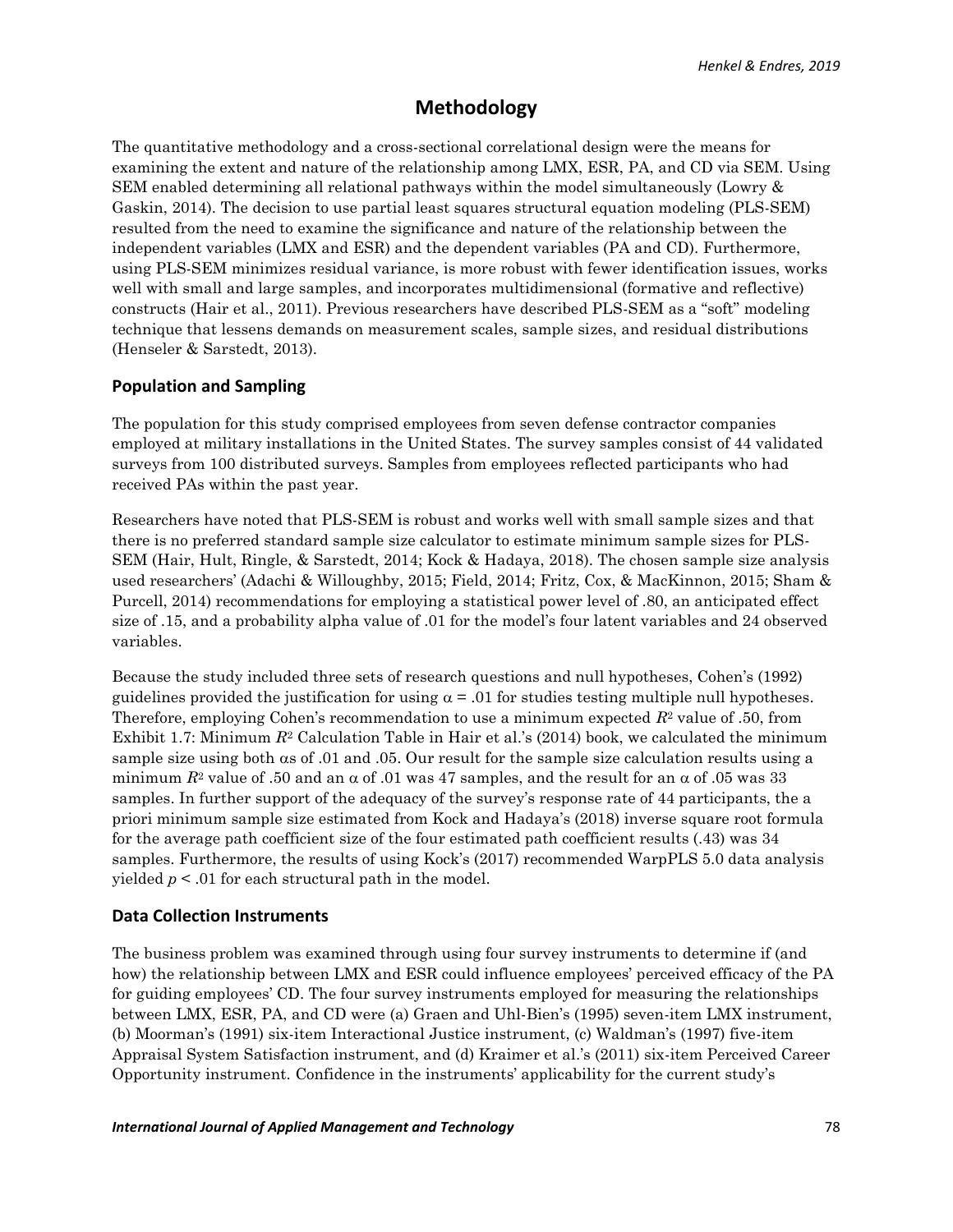population was justified from the internal consistency reliability estimates for Cronbach's α and composite reliability (ρϲ) coefficients >.90, thereby demonstrating internal consistency reliability (Hair et al., 2014; Sarstedt, Ringle, Smith, Reams, & Hair, 2014).

Graen and Uhl-Bien (1995) validated their seven-item LMX instrument through a series of studies. Graen and Schiemann's (1978) result of Cronbach's  $\alpha$  = .91 indicated a strong internal consistency reliability value. Moorman's (1991) result of Cronbach's  $\alpha$  = .93 for the Interactional Justice Scale indicated strong internal consistency reliability. Waldman's (1997) result of Cronbach's  $\alpha$  = .81 for his first study and  $\alpha = .82$  for his second study using the Appraisal System Satisfaction measure indicated acceptable internal consistency reliability. Kraimer et al.'s (2011) result of Cronbach's  $\alpha$  = .91 indicated strong internal consistency reliability for their Perceived Career Opportunity instrument.

# **Data Collection and Analysis Technique**

Participants provided their responses to each of the instruments' items based on an ordinal Likerttype 5-point scale ranging from 1 (*disagree strongly*) to 5 (*agree strongly*). Participants' responses were obtained from the SurveyMonkey website and analyzed using IBM's SPSS 23 software package and Koch's (2017) WarpPLS 5.0 software package. In alignment with Hair et al.'s (2014), Kock's (2015), and Sarstedt et al.'s (2014) requirements for composite reliability coefficients ( $\mu$ c > .60) and Cronbach's alphas  $(\alpha > .70)$ , the current study's results indicated that the study's instruments were sufficiently reliable for the study's population. Field (2014) noted that researchers reported that a Cronbach's alpha value (split-half reliability) between .70 and .80 was an acceptable measure of the internal consistency reliability of a scale, and a Cronbach's alpha value above .90 was a strong internal consistency reliability value (p. 709). The analysis revealed that the Cronbach's alphas for instruments in the current study were all >.90 and the composite reliabilities were also all >.90, thereby demonstrating internal consistency reliability.

# **Presentation of the Findings**

The response data frequencies indicated that the majority of the respondents replied that their relationships with their supervisors were better than average, with 25% indicating that their relationships with their supervisors were extremely effective, which indicated that they share highquality exchanges with their supervisor. However, 5% of the respondents consistently replied with a low rating indicating low-quality exchanges, thereby supporting Dulebohn et al.'s (2012) identification of LMX dichotomies (low-quality exchange and high-quality exchange). Reviewing the response data also indicated that 70% of respondents reported that their PAs were both fair and accurate assessments of their performance. However, 5% of the respondents consistently replied with low ratings with over 30% indicating that their organizations' PA systems did not help them with their CD. Therefore, the overall results indicated that although there were high-quality LMX and ESR within the organizations, a distinct minority of the employees perceived that organizational leaders did not use the PA system to develop employees and thereby increase employees' CD opportunities.

# **Measurement Model Assessment Results**

As recommended by Kock (2015), the WarpPLS 5.0 software also enabled generating 100 bootstrapped samples from the original dataset. The Mode M function within the PLS software facilitated examining the potential influence that the indicator variables have on the latent variables by identifying the indicator variables as being either formative or reflective.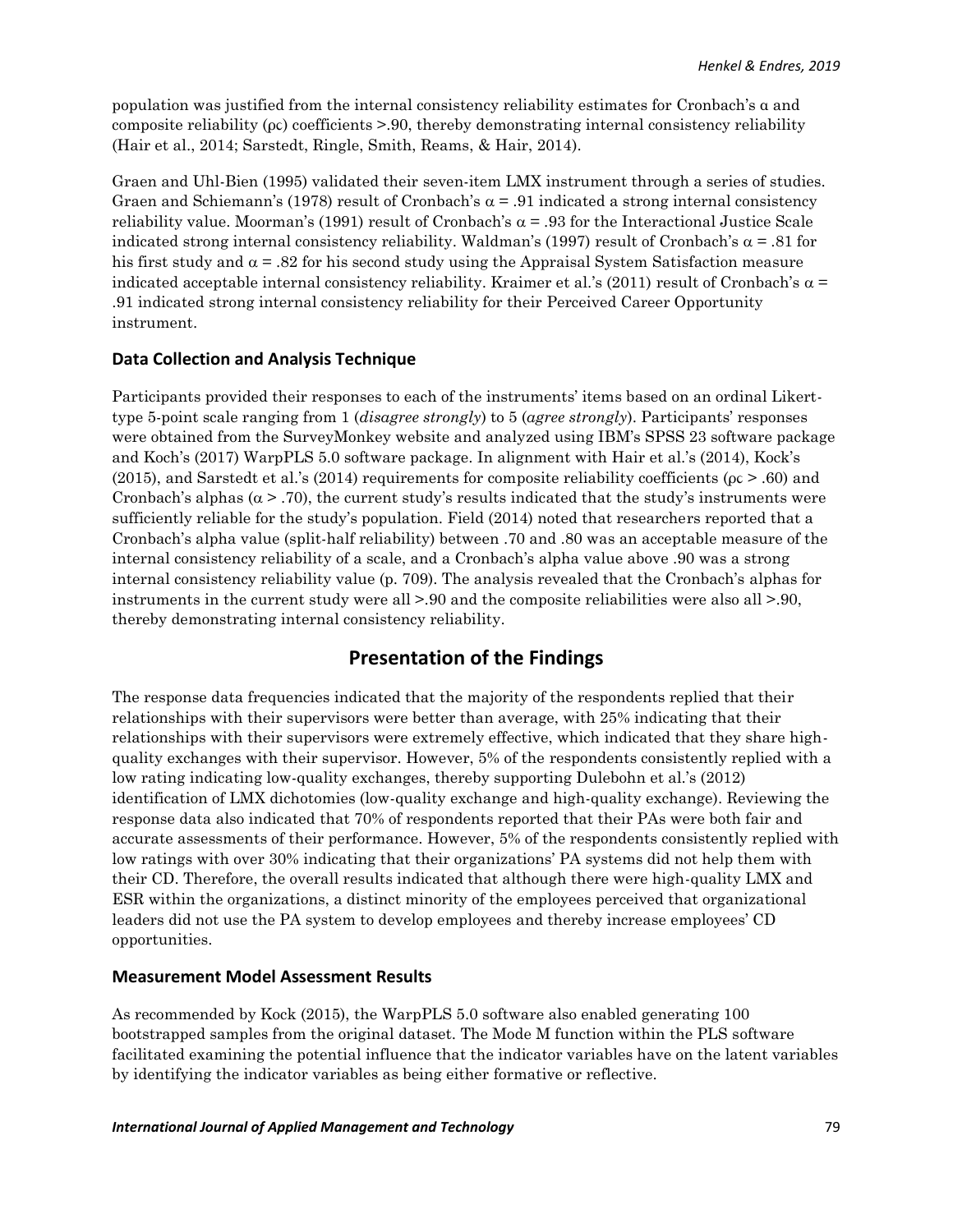Reviewing the findings in Table 1 revealed that the *p* values for the average path coefficient (.450) and the average *R*<sup>2</sup> (.392) were both significant at the .001 level. Estimating the degree of fit of the model also stemmed from using Koch's (2015) WarpPLS 5.0 software. Using Kock's criteria, the results of the analysis indicated that the fit indices criteria supported the model's fit to the data and the model's possessing adequate predictive and explanatory qualities. Furthermore, following Hair et al.'s (2014), Kock's (2015), and Sarstedt et al.'s (2014) recommendations, because the analysis resulted in an average variance inflation factor (2.009), which is lower than the critical value of 3.3, there was no statistically significant evidence of collinearity among the latent variables.

| Analysis                                 | Results              | Remarks                                     |
|------------------------------------------|----------------------|---------------------------------------------|
| Average path coefficient                 | 0.450                | p < .001                                    |
| Average $R^2$                            | 0.392                | p < .001                                    |
| Average adjusted $R^2$                   | 0.372                | p < .001                                    |
| Average block VIF                        | 2.009                | acceptable if $\leq 5$ , ideally $\leq 3.3$ |
| Average full collinearity VIF            | 2.811                | acceptable if $\leq 5$ , ideally $\leq 3.3$ |
| Algorithm used in analysis               | NA.                  | Warp3, PLS Mode A multiple regression       |
| Resampling method used in the analysis   | <b>NA</b>            | Bootstrapping                               |
| Number of data resamples used            | 100                  |                                             |
| Number of iterations to obtain estimates | 6                    |                                             |
| Only ranked data used in analysis        | $\operatorname{Yes}$ |                                             |

#### **Table 1.** *Model Fit Indices and* p *Values (*N *= 44)*

*Note.* VIF = variance inflation factor; NA = not applicable. Adapted from Karakoc and Ozer (2016).

In addition to developing and reviewing the model fit indexes in Table 1, a confirmatory factor analysis to test the fit of data to the model demonstrated Hair et al.'s (2014), Kock's (2015), and Sarstedt et al.'s (2014) criterion that the minimum outer loading value >.70 convergent validity was met. The analyses results also indicated that the combined loadings were >.70, except for two indicator variables with values <.70 (.618, .603), and the *p* values were <.01. Furthermore, following Hair et al.'s, Kock's, and Sarstedt et al.'s guidance, the results indicated discriminant validity because all indicator variables' loadings on their associated latent variables were larger than the indicator variables' loadings on adjacent latent variables.

Examining the indicator variables' assessment results revealed that the indicator variables' weights were nonsignificant  $(p > .05)$  except for indicator variable PA 1  $(p = .050)$ . However, because the indicator variable assessment results indicated that the variables' combined loadings were >.50, per Hair et al.'s (2014), Kock's (2015), and Sarstedt et al.'s (2014) guidance, the indicator variables are important to the structural model. Therefore, because the formative indicator variables' combined loadings were >.50, and following Hair et al.'s, Kock's, and Sarstedt et al.'s guidance, it was justified to retain the formative indicator variables. Furthermore, discriminant validity was demonstrated because the reflective indicator variables' combined loadings were <.70, and the indicator variables loaded higher on their latent variable than on adjacent latent variables within the path model. Therefore, following Hair et al.'s, Kock's, and Sarstedt et al.'s guidance, retaining all of the model's reflective indicator variables was justified.

Hair et al.'s (2014) and Wong's (2013) recommendations for assessing a model's predictive accuracy of  $R^2$  values as being (a) substantial predictive accuracy  $(R^2 > .75)$ , (b) moderate predictive accuracy  $(.25 \leq R^2 \leq .75)$ , and (c) weak predictive accuracy  $(R^2 \leq .25)$  were employed. The results of the analysis for the *R*<sup>2</sup> values indicate substantial predictive accuracy for the exogenous latent variable ESR  $(R^2 = .734)$  and the endogenous latent variable PA  $(R^2 = .349)$  and weak predictive accuracy for the endogenous latent variable CD  $(R^2 = .092)$ .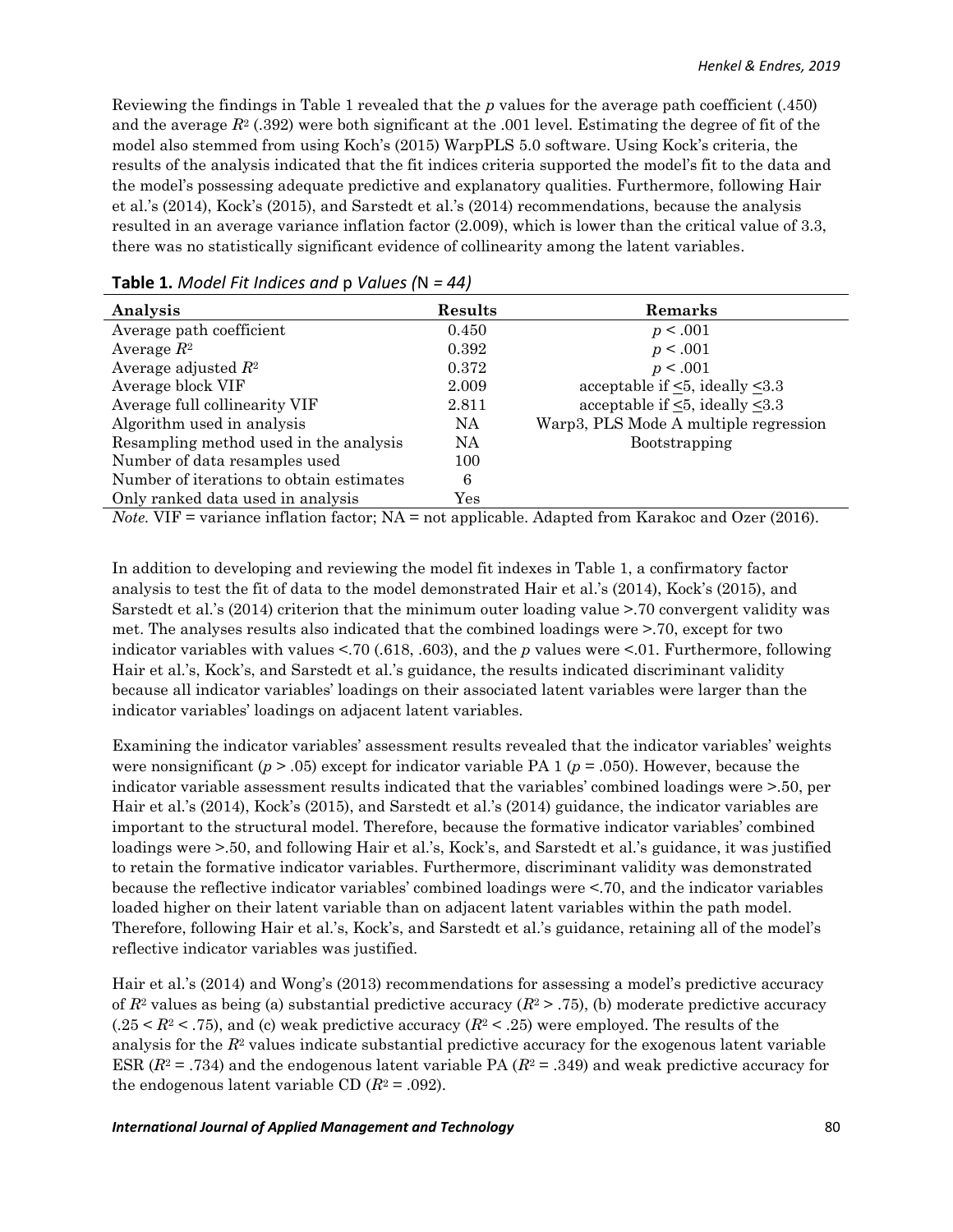Following Hair et al.'s (2014), Kock's (2015), and Sarstedt et al.'s (2014) guidance, the PLS-SEM results indicate that the model has convergent validity. Furthermore, following Hair et al.'s, Kock's, and Sarstedt et al.'s guidance, because the reflective latent variables (PA, CD) do not share variance with another reflective latent variable, the results indicated that the SEM model has discriminant validity.

The SEM analysis also provided the basis for examining the relationships among LMX, ESR, PA, and CD. As shown in Figure 1, the results indicate that there are significant and positive relationships among the pairs of latent variables: (a) LMX and ESR  $(\beta = .86, p < .01)$ , (b) LMX and PA ( $\beta$  = .30,  $p$  = .01), (c) ESR and PA ( $\beta$  = .34,  $p$  = .01), and (d) PA and CD ( $\beta$  = .30,  $p$  = .01). Furthermore, the results indicate that LMX explained (a) 73% of the variance in ESR, (b) LMX and ESR explained 35% of the variance in PA, and (c) PA explained 9% of the variance in CD.

Kock's (2017) Warp3 PLS program also provided the basis for calculating the absolute effect size value of the PLS path model between the two exogenous latent variables (LMX, ESR) and the endogenous latent variable (PA). Following Hair et al.'s (2014), Kock's (2015), and Wong's (2013) guidance, the absolute effect size values indicate a large effect size (>.35) for LMX to ESR (effect size  $= .734$ ;  $\beta = .86$ ). The absolute effect size values also indicate medium effect sizes for LMX to PA (effect size = .162;  $\beta$  = .30) and ESR to PA (effect size = .187;  $\beta$  = .34), and small effect size for PA to CD (effect size  $= .092$ ;  $\beta = .30$ ). Following the same authors' guidance, the absolute effect size value indicated a small effect size  $(>0.02 \text{ but } <15)$  for the PA to CD (absolute effect size = .092;  $\beta$  = .14). Correspondingly,  $Q<sup>2</sup>$  measures the effect size of predictor exogenous latent variables on endogenous latent variables (Hair et al., 2014; Kock, 2015; & Wong, 2013). Therefore, per the authors' guidance that values greater than 0 have predictive relevance, the results of the Q2 analysis indicated that both endogenous latent variables' reflective indicators, PA ( $Q2 = .358$ ) and CD ( $Q2 = .101$ ), have predictive relevance to the structural model.

### **Addressing the Research Questions Through Hypotheses Testing**

# *Subsidiary Research Question 1. To What Extent Does a Relationship Exist Between LMX and ESR?*

The statistical significance of the path coefficient between LMX and ESR (as illustrated in Figure 1) indicated a significant positive relationship between LMX and ESR ( $\beta$  = .86,  $p < .01$ ). Therefore, because the relationship between LMX and ESR is significant and positive, the analysis results justified rejecting Hypothesis 1 $_0$ , and support accepting the Hypothesis 1 $_4$ : There is a significant relationship between LMX and ESR.

# *Subsidiary Research Question 2. To What Extent Does the Relationship Between LMX and ESR Influence the Employees' Perceived Efficacy of the PA Process?*

The statistical significance of the path coefficient between (a) LMX and ESR, (b) LMX and PA, and (c) ESR and PA (as illustrated in Figure 1) indicated a significant positive relationship between (a) LMX and ESR ( $\beta$  = .86,  $p < .01$ ), (b) LMX and PA ( $\beta$  = .30,  $p = .01$ ), and (c) ESR and PA ( $\beta$  = .34,  $p <$ .01). Therefore, because the relationships between LMX and ESR, LMX and PA, and ESR and PA were significant and positive, the results support rejecting Hypothesis 20, and support accepting Hypothesis 2a: There is a significant relationship between LMX and ESR that influences employees' perceived efficacy of the PA process. Furthermore, the path coefficient results provide evidence that there is a significant positive relationship between LMX and ESR, LMX and PA, and ESR and PA, thereby supporting that the relationship between LMX and ESR can influence the employees' perceptions of the efficacy of their organization's PA process.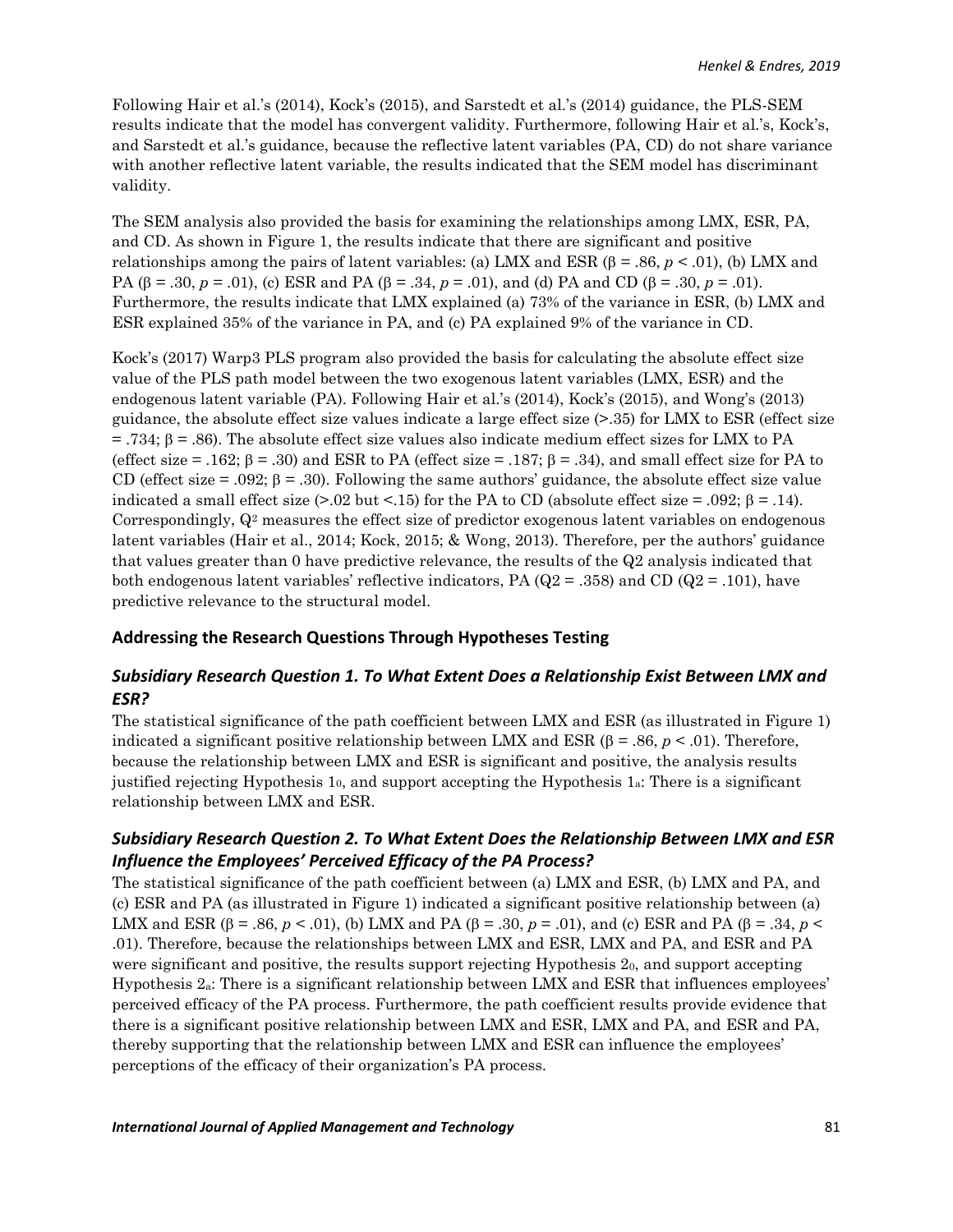# *Subsidiary Research Question 3. Does the Relationship Between LMX and ESR Significantly Influence Employees' CD Through the Mediating Effect of Employees' Perceived Efficacy of the PA Process?*

Estimating the indirect effect of the mediating variable PA between the independent latent variable LMX and the dependent latent variable CD, and between the independent latent variable ESR and the dependent latent variable CD (Figure 2) provided the means for testing the Hypothesis 30.



**Figure 2.** *Mediator Variable (Performance Appraisal [PA]) Indirect Effect. LMX = leader–member exchange; CD = career development; ESR = employee–supervisor relationship.* \* *p* < .05. \*\* *p* < .01. \*\*\* *p* < .001.

Kock's (2014) process and decision criteria were the means for determining the significance of the indirect effect of a mediating variable on the path coefficient of an independent variable and a dependent variable. Kock's (2017) WarpPLS 5.0 software provided the estimates of the indirect effects and the associated *p* values. Kock's (2014) first criterion for the significance of the (PA) mediating variable was that there must be a significant path coefficient  $(p < .05)$  between the independent variables (in this study, LMX and ESR in Figure 2) and the dependent variable (in this study, CD in Figure 2, Blocks A and B) was met. Furthermore, Kock's second criterion for the mediating effect of being significant was there must also be significant path coefficients (*p* < .05) between the independent variables (LMX, ESR) and the mediating variable (PA; Figure 2, Blocks A and B) was met. Therefore, the significant path coefficients in Block A between LMX and CD ( $\beta$  = .56,  $p < .01$ ), and LMX and PA ( $\beta = .55$ ,  $p < .01$ ), and in Block B between ESR and CD ( $\beta = .35$ ,  $p <$ .01), and ESR and PA ( $\beta$  = .55,  $p < .01$ ) satisfied Kock's criterion for the significance of the mediating effect of PA.

For full mediation to exist in either Block A or Block B, there must be at least one nonsignificant path coefficient between PA and CD (Kock, 2014). Because as shown in Figure 2, there are nonsignificant path coefficients in Block A between PA and CD ( $\beta$  = .00,  $p$  = .50), and in Block B between PA and CD  $(\beta = .14, p = .26)$ , there is a full mediation effect of the variable PA on the path coefficients between LMX and CD, and ESR and CD. Subsequently, the results of analyzing the indirect effects supported Hypothesis 3a: There is a significant relationship between LMX and ESR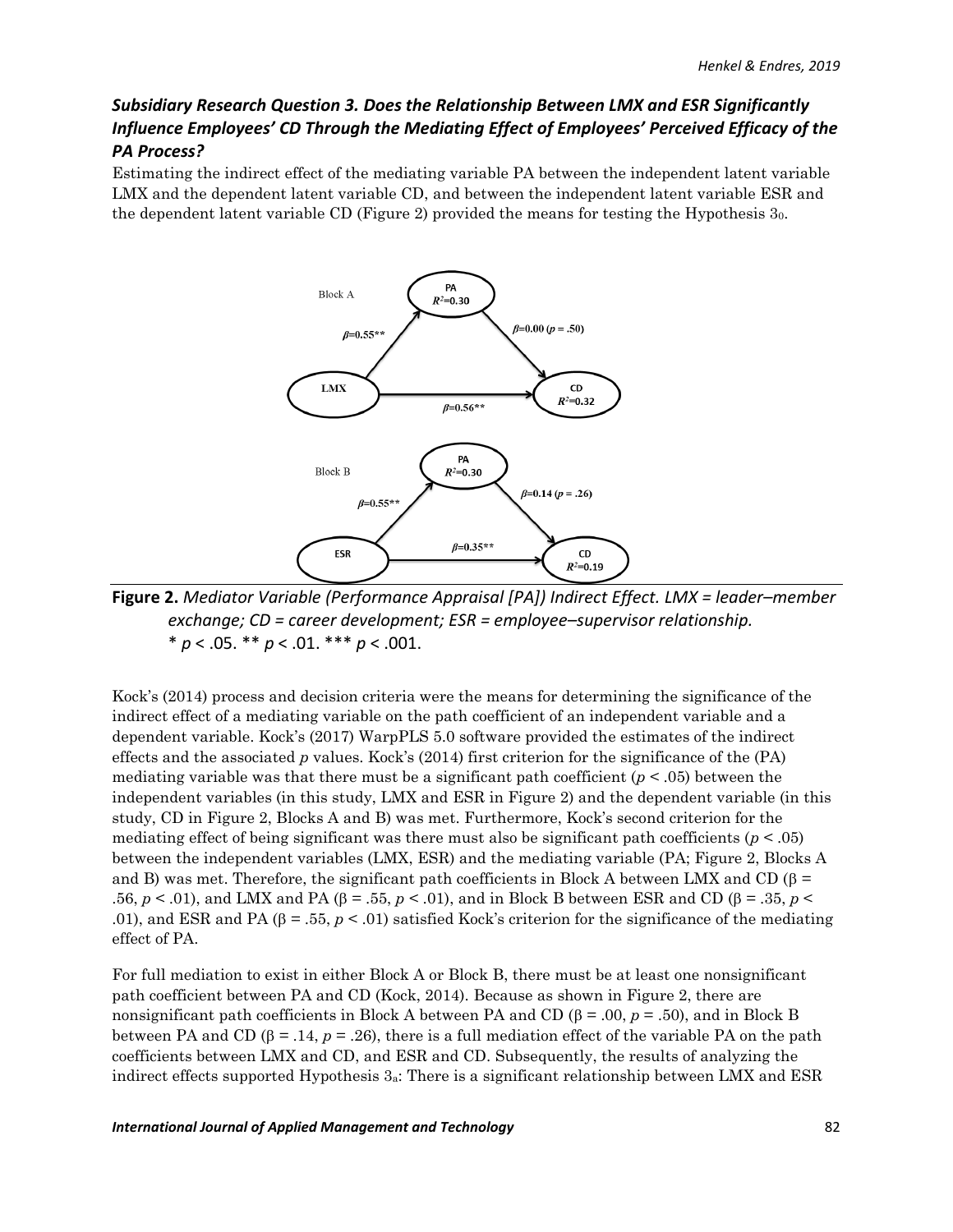that influences employees' CD through the mediating effect of employees' perceived efficacy of the PA process. Furthermore, the analysis of the path coefficients provided evidence that there is a significant positive relationship between LMX and ESR, LMX and PA, and ESR and PA. Finally, the analysis of the indirect effects analysis of mediation provides evidence that LMX and ESR can indirectly influence CD through the mediating effects of employees' perceptions of the efficacy of their organizations' PA process.

# **Discussion**

#### **Applications to Professional Practice**

The findings of this study provide evidence of a significant positive relationship between LMX and ESR. Therefore, the potential application to professional business practice is demonstrating the importance of managing employees' perceived levels of their relationship with their supervisor. The findings also indicate that the relationship between LMX and ESR can influence employees' CD through the mediating effect of employees' perceived efficacy of their organizations' PA process. Furthermore, the findings support the potential application to professional business practice by demonstrating to managers and supervisors that the relationship between LMX and ESR can influence employees' CD through the mediating effect of employees' perceived efficacy of the PA process.

### **Implications for Social Change**

The findings provide evidence that positive LMX and ESR can cultivate supervisors' positive internal corporate social responsibilities (CSRs) toward their employees. Managers who encourage high-level LMX can also increase high-level ESR within their organizations, and therefore, catalyze CSRs and positive social changes (Mason & Simmons, 2014). Furthermore, managers who incorporate CSRs into HR policies, such as recognizing employees' social responsibilities during the PA process, create positive human capital for increasing organizational value and achieving competitive advantage (Mason & Simmons, 2014; Shen & Benson, 2016).

### **Conclusion**

Organizational competitive advantage is difficult to achieve and maintain within the global economy. Business competition continues to grow with organizations spending time and money to attract and retain high-quality employees. The findings, conclusions, and recommendations from the study provide supervisors and managers with potential catalysts for recognizing, developing, and retaining skilled professional employees. The results of this study can also provide employees with the knowledge and evidence that they can be key contributors to organizations, and through an effective PA process, can receive guidance for effecting CD from their supervisors for benefiting their families and communities.

# **References**

Adachi, P., & Willoughby, T. (2015). Interpreting effect sizes when controlling for stability effects in longitudinal autoregressive models: Implications for psychological science. *European Journal of Developmental Psychology, 12*, 116–128. doi:10.1080/17405629.2014.963549

Bednall, T. C., Sanders, K., & Runhaar, P. (2014). Stimulating informal learning activities through perceptions of performance appraisal quality and human resource management system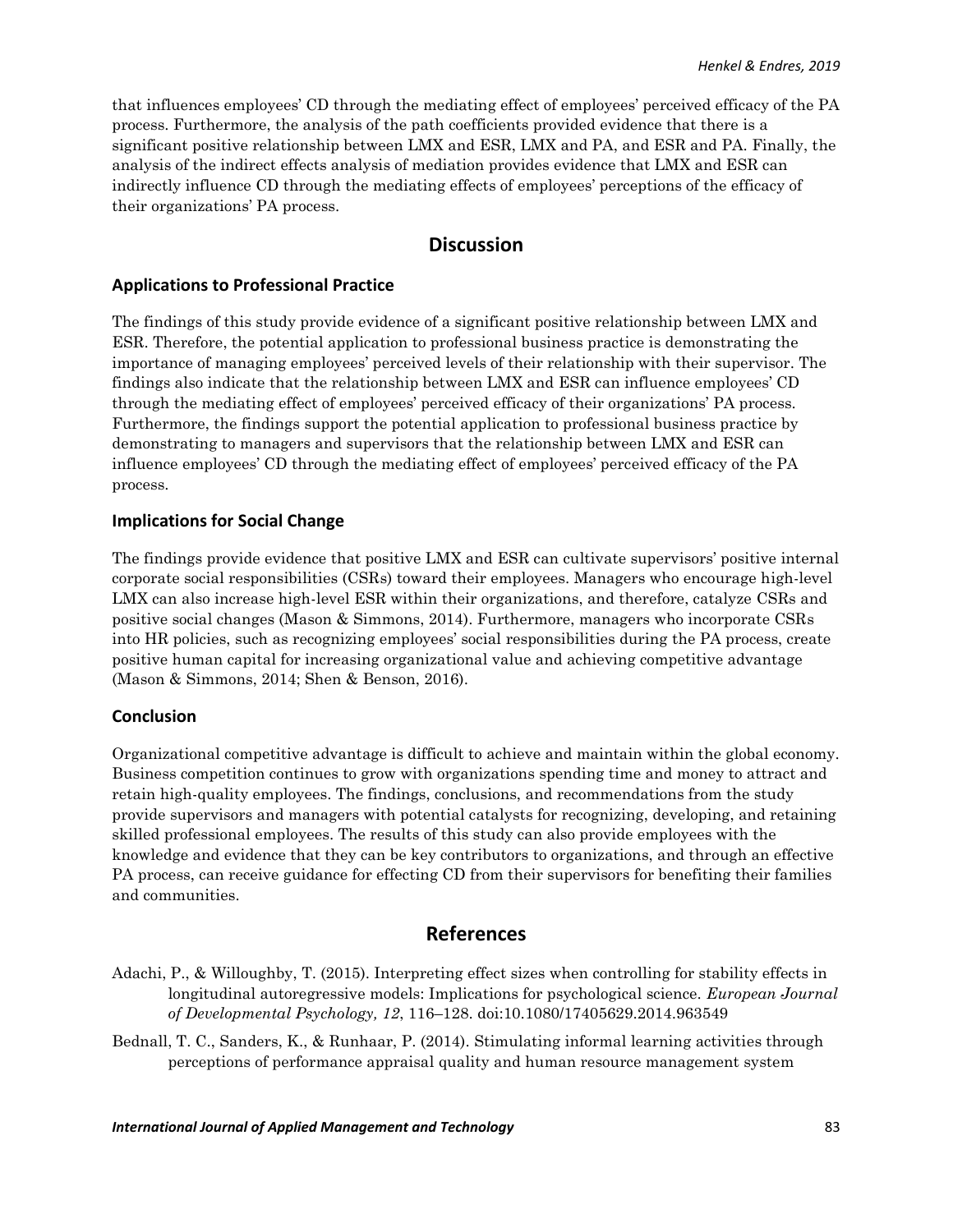strength: A two-wave study. *Academy of Management Learning and Education, 13*, 45–61. doi:10.5465/amle.2012.0162

- Bravo, J., Seibert, S. E., Kraimer, M. L., Wayne, S. J., & Liden, R. C. (2015). Measuring career orientations in the era of the boundaryless career. *Journal of Career Assessment, 25*, 502– 525. doi:10.1177/1069072715616107
- Byrne, Z. S., Pitts, V. E., Wilson, C. M., & Steiner, Z. J. (2012). Trusting the fair supervisor: The role of supervisory support in performance appraisals. *Human Resource Management Journal, 22*, 129–147. doi:10.1111/j.1748-8583.2012.00193.x
- Casimir, G., Ng, Y. N., Wang, Y. K., & Ooi, G. (2014). The relationships amongst leader–member exchange, perceived organizational support, affective commitment, and in-role performance: A social-exchange perspective. *Leadership & Organization Development Journal, 35*, 366– 385. doi:10.1108/LODJ-04-2012-0054
- Cohen, J. (1992). A power primer. *Psychological Bulletin, 112*, 155–159. doi:10.1037/0033- 2909.112.1.155
- Culberston, S. S., Henning, J. B., & Payne, S. C. (2013). Performance appraisal satisfaction: The role of feedback and goal orientation. *Journal of Personnel Psychology, 12*, 189–195. doi:10.1027/1866-5888/a000096
- Dill, J. S., Morgan, J. C., & Weiner, B. (2014). Frontline health care workers and perceived career mobility: Do high-performance work practices make a difference. *Health Care Manage Review, 39*, 318–328. doi:10.1097/HMR.0b013e31829fcbfd
- Dulebohn, J. H., Bommer, W. H., Liden, R. C., Brouer, R. L., & Ferris, G. R. (2012). A meta-analysis of antecedents and consequences of leader–member exchange: Integrating the past with an eye toward the future. *Journal of Management, 38*, 1715–1759. doi:10.1177/0149206311415280
- Dusterhoff, C., Cunningham, J. B., & MacGregor, J. N. (2014). The effects of performance rating, leader–member exchange, perceived utility, and organizational justice on performance appraisal satisfaction: Applying a moral judgment perspective. *Journal of Business Ethics, 119*, 265–273. doi:10.1007/s10551-013-1634-1
- Dysvik, A., Buch, R., & Kuvaas, B. (2015). Knowledge donating and knowledge collecting: The moderating roles of social and economic LMX. *Leadership & Organization Development Journal, 36*, 35–53. doi:10.1108/LODJ-11-2012-0145
- Fein, E. C., Tziner, A., Lusky, L., & Palachy, O. (2013). Relationships between ethical climate, justice perceptions, and LMX. *Leadership & Organization Development Journal, 34*, 147–163. doi:10.1108/01437731311321913
- Field, A. (2014). *Discovering statistics using IBM SPSS Statistics*. New Delhi, India: SAGE Publications India Pvt Ltd.
- Fisk, G. M., & Friesen, J. P. (2012). Perceptions of leader emotion regulation and LMX as predictors of followers' job satisfaction and organizational citizenship behaviors. *The Leadership Quarterly, 1*, 1–12. doi:10.1016/j.leaqua.2011.11.001
- Fritz, M. S., Cox, M. G., & MacKinnon, D. P. (2015). Increasing statistical power in mediation models without increasing sample size. *Evaluation & the Health Professions, 38*, 343–366. doi:10.1177/0163278713514250
- Graen, G. B., & Schiemann, W. (1978). Leader–member agreement: A vertical dyad linkage approach. *Journal of Applied Psychology, 63*, 206–212. doi:10.1037/0021-9010.63.2.206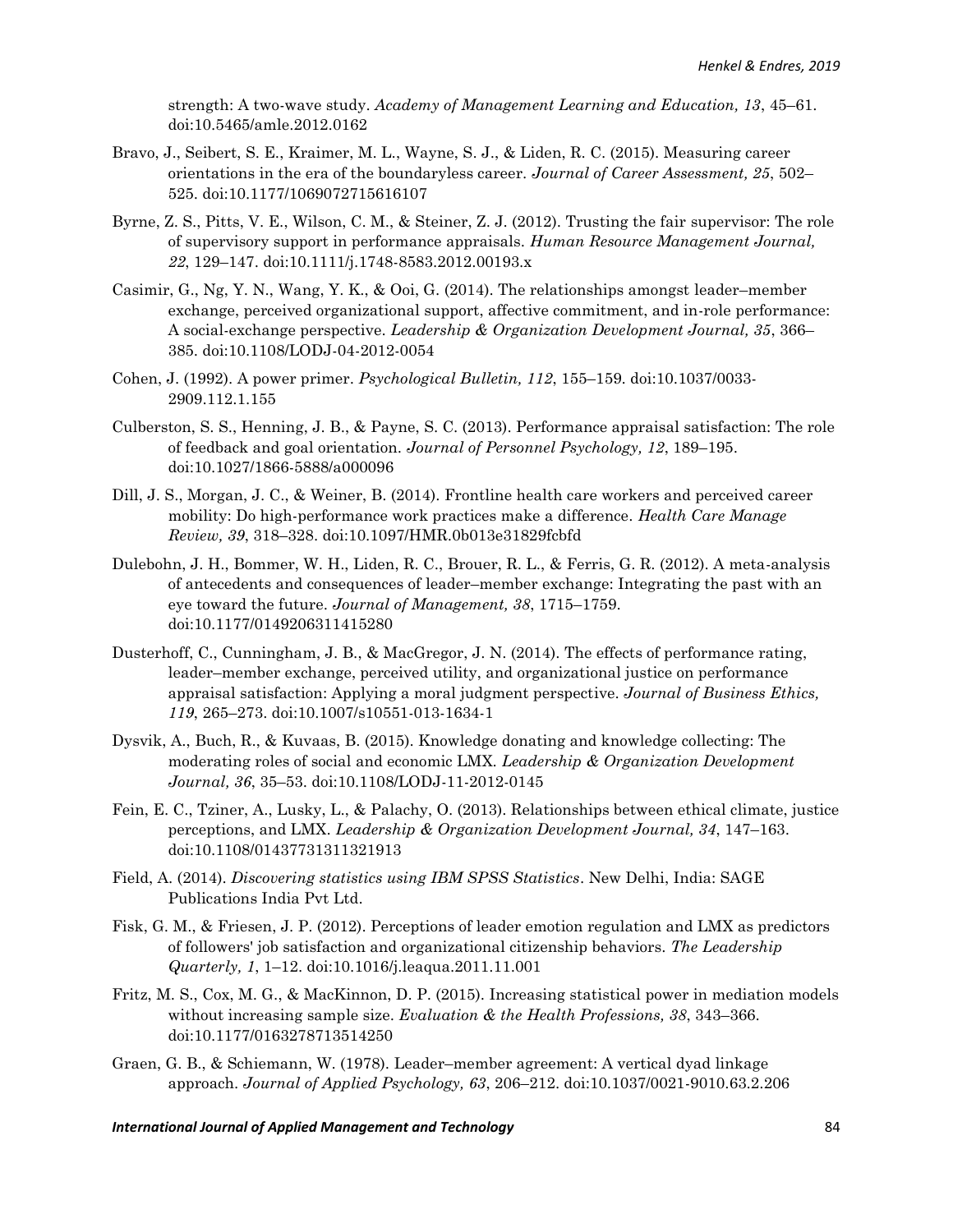- Graen, G. B., & Uhl-Bien, M. (1995). Relationship-based approach to leadership: Development of leader–member exchange (LMX) theory of leadership over 25 years: Applying a multi-level multi-domain perspective. *The Leadership Quarterly, 6*, 219–247. doi:10.1016/1048- 9843(95)90036-5
- Gumusluoglu, L., Karakitapoglu-Aygun, Z., & Hirst, G. (2013). Transformational leadership and R&D workers' multiple commitments: Do justice and span of control matter? *Journal of Business Research, 66*, 2269–2278. doi:10.1016/j.jbusres.2012.02.039
- Hair, J. F., Hult, G. T., Ringle, C. M., & Sarstedt, M. (2014). *A primer on partial least squares structural equation modeling (PLS-SEM)*. Los Angeles, CA: Sage.
- Hair, J. F., Ringle, C. M., & Sarstedt, M. (2011). PLS-SEM: Indeed a silver bullet. *Journal of Marketing Theory and Practice, 19*, 139–151. doi:10.2753/MTP1069-6679190202
- Harrington, J. R., & Lee, J. H. (2015). What drives perceived fairness of performance appraisal? Exploring the effects of psychological contract fulfillment on employees' perceived fairness of performance appraisal in U.S. federal agencies. *Public Personnel Management, 44*, 214–238. doi:10.1177/0091026014564071
- Henseler, J., & Sarstedt, M. (2013). Goodness-of-fit indices for partial least squares path modeling. *Computational Statistics, 28*, 565–580. doi:10.1007/s00180-012-0317-1
- Kacmar, K. M., Carlson, D. S., & Harris, K. J. (2013). Interactive effect of leaders' influence tactics and ethical leadership on work effort and helping behavior. *The Journal of Social Psychology, 153*, 577–597. doi:10.1080/00224545.2013.798248
- Karakoc, E. Y., & Ozer, G. (2016). The budget-related antecedents of job performance. *International Journal of Research in Business & Social Science, 5*, 38–53. doi:10.20525/ijrbs.v5i3.165
- Karkoulian, S., Assaker, G., & Hallak, R. (2016). An empirical study of 360-degree feedback, organizational justice, and firm sustainability. *Journal of Business Research, 69*, 1862–1867. doi:10.1016/j.jbusres.2015.10.070
- Kim, H., Kang, D.-s., Lee, S.-w., & McLean, G. (2016). Career commitment as a mediator between organization-related variables and motivation for training and turnover intentions. *Journal of Career Development, 43*, 130–144. doi:10.1177/0894845315584160
- Kock, N. (2014). Advanced mediating effects tests, multi-group analyses, and measurement model assessments in PLS-based SEM. *International Journal of e-Collaboration, 10*, 1–13. doi:10.4018/ijec.2014010101
- Kock, N. (2015). *WarpPLS 5.0 user manual*. Retrieved [http://cits.tamiu.edu/WarpPLS/UserManual\\_v\\_5\\_0.pdf](http://cits.tamiu.edu/WarpPLS/UserManual_v_5_0.pdf)
- Kock, N. (2015). WarpPLS: 5.0 [Computer software]. Retrieved from http://www.scriptwarp.com/warppls/
- Kock, N., & Hadaya, P. (2018). Minimum sample size estimation in PLS-SEM: The inverse square root and gamma-exponential methods. *Information Systems Journal, 28*, 227–261. doi:10.1111/isj.12131
- Kong, H. (2013). Relationships among work-family supportive supervisors, career competencies, and job involvement. *International Journal of Hospitality Management, 33*, 304–309. doi:10.1016/j.ijhm.2012.09.006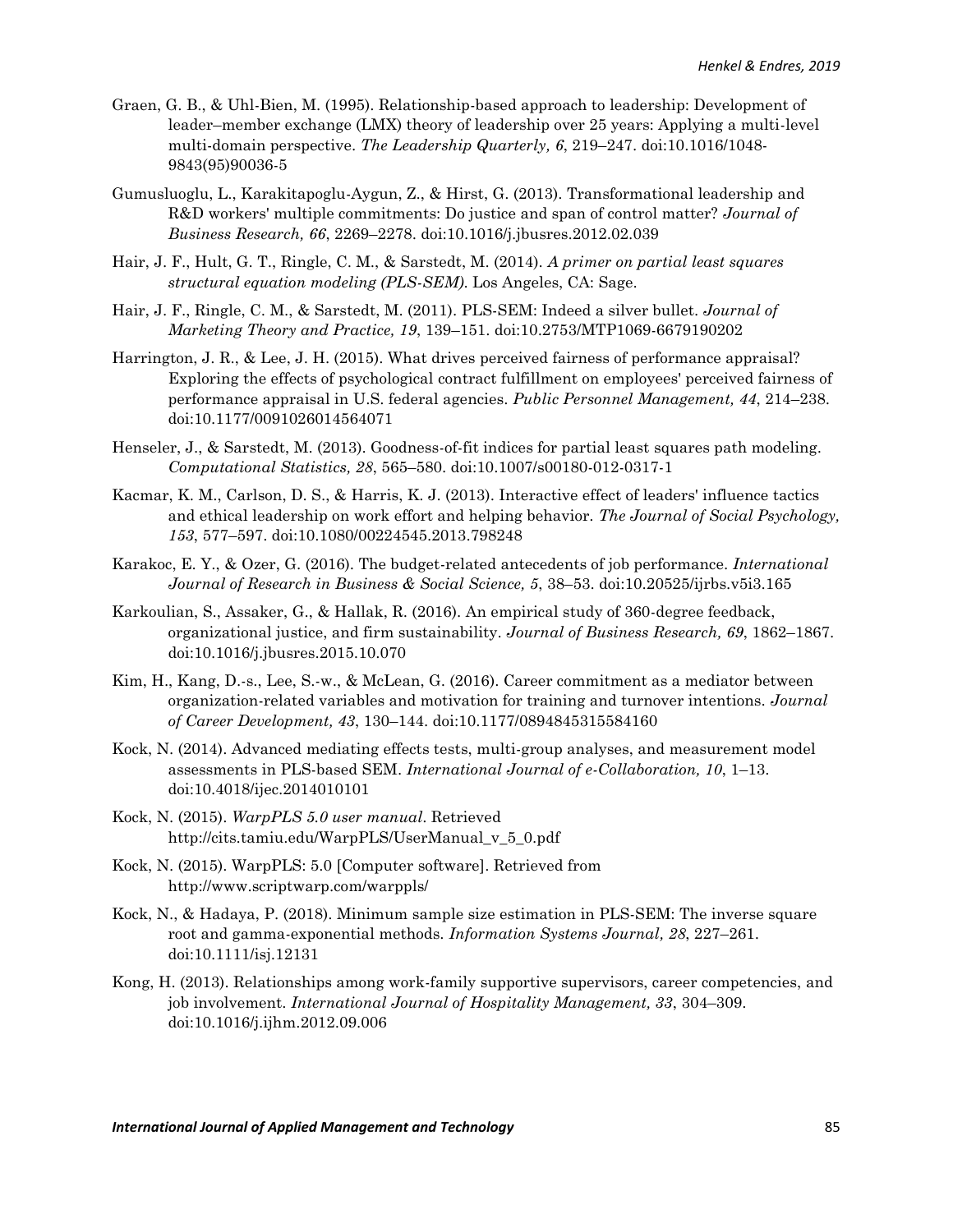- Kraimer, M. L., Seibert, S. E., Wayne, S. J., Liden, R. C., & Bravo, J. (2011). Antecedents and outcomes of organizational support for development: The critical role of career opportunities. *Journal of Applied Psychology, 96*, 485–500. doi:10.1037/a0021452
- Krats, P., & Brown, T. C. (2013). Unionised employee's reactions to the introduction of a goal-based performance appraisal system. *Human Resource Management Journal, 23*, 396–412. doi:10.1111/j.1748-8583.2012.00205.x
- Lo, H.-J., Lin, C.-H., Tung-Hsing, L., & Tu, P.-F. (2014). The mediator effect of career development between personality traits and organizational commitment: The example of sport communication technology talents. *The Turkish Online Journal of Educational Technology, 13*, 137–143.
- Lopes, S. A., Sarraguca, J. M., Lopes, J. A., & Duarte, M. E. (2015). A new approach to talent management in law firms: Integrating performance appraisal and assessment center data. *International Journal of Productivity and Performance Management, 64*, 523–543. doi:10.1108/IJPPM-08-2013-0147
- Lowry, P. B., & Gaskin, J. (2014). Partial least squares (PLS) structural equation modeling (SEM) for building and testing behavioral causal theory: When to choose it and how to use it. *IEEE Transactions on Professional Communication, 57*, 123–146. doi:10.1109/TPC.2014.2312452
- Mason, C., & Simmons, J. (2014). Embedding corporate social responsibility in corporate governance: A stakeholder systems approach. *Journal of Business Ethics, 119*, 77–86. doi:10.1007/s10551- 012-1615-9
- Moorman, R. H. (1991). Relationship between organizational justice and organizational citizenship behaviors: Do fairness perceptions influence employee citizenship? *Journal of Applied Psychology, 76*, 845–855. doi:10.1037/0021-9010.76.6.845
- Raemdonck, I., & Strijbos, J.-W. (2013). Feedback perceptions and attribution by secretarial employees: Effects of feedback-content and sender characteristics. *European Journal of Training and Development, 37*, 24–48. doi:10.1108/03090591311293275
- Sarstedt, M., Ringle, C. M., Smith, D., Reams, R., & Hair Jr., J. F. (2014). Partial least squares structural equation modeling (PLS-SEM): A useful tool for family business researchers. *Journal of Family Business Strategy, 5*, 105–115. doi:10.1016/j.jfbs.2014.01.002
- Seibert, S. E., Kraimer, M. L., Holtom, B. C., & Pierotti, A. J. (2013). Even the best laid plans sometimes go askew: Career self-management processes, career shocks, and the decision to pursue graduate education. *Journal of Applied Psychology, 98*, 169–182. doi:10.1037/a0030882
- Sham, P. C., & Purcell, S. M. (2014). Statistical power and significance testing in large-scale genetic studies. *Nature Review Genetics, 15*, 335–341. doi:10.1038/nrg3706
- Shen, J., & Benson, J. (2016). When CSR is a social norm: How socially responsible human resource management affects employee work behavior. *Journal of Management, 42*, 1723–1746. doi:10.1177/0149206314522300
- Sumelius, J., Bjorkman, I., Ehrnrooth, M., Makela, K., & Smale, A. (2014). What determines employee perceptions of HRM process features? The case of performance appraisal in MNC subsidiaries. *Human Resource Management, 53*, 569–592. doi:10.1002/hrm.21604
- Tandon, M. S., & Ahmen, O. (2015). Trust and self-efficacy: Interlink between LMX and service performance. *The International Journal of Business & Management, 3*, 267–274.